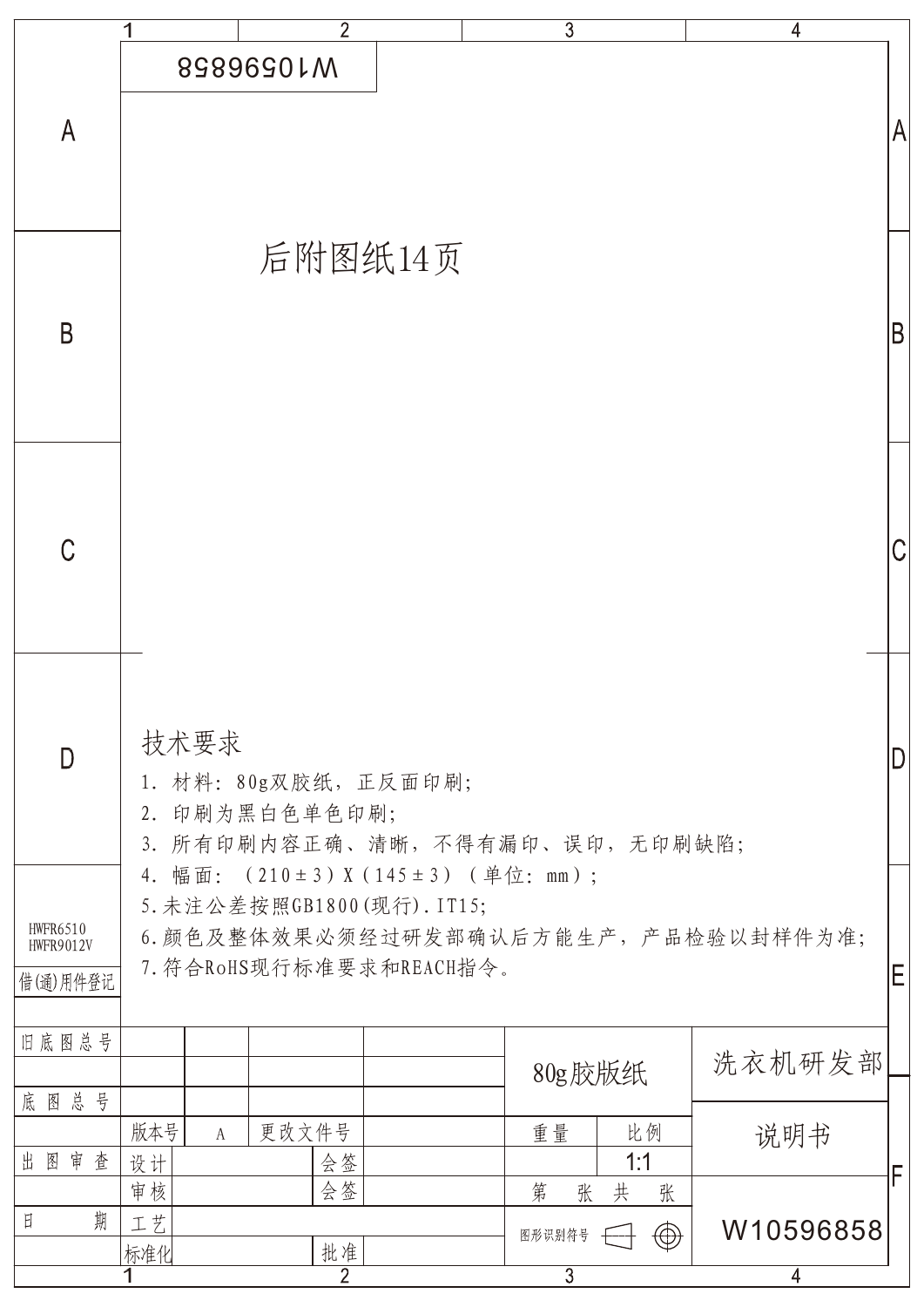## **Hisense**

# **Hisense**

USER'S OPERATION MANUAL



Before operating this unit, please read this manual thoroughly, and retain for future reference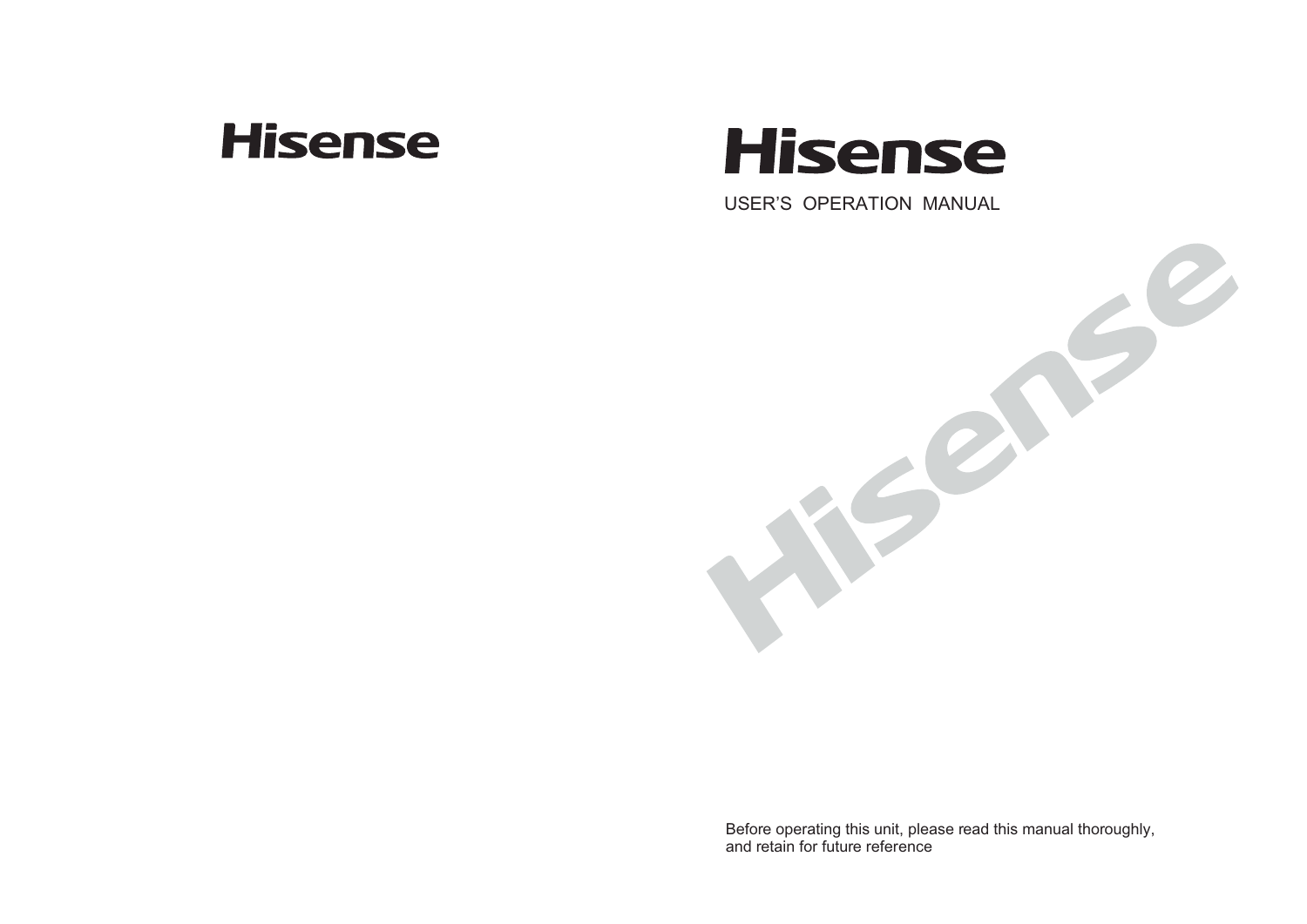| $\bullet$ | Disposing of packaging and scrapping                   |
|-----------|--------------------------------------------------------|
|           |                                                        |
|           |                                                        |
|           |                                                        |
|           |                                                        |
|           |                                                        |
|           |                                                        |
|           |                                                        |
|           |                                                        |
|           |                                                        |
|           |                                                        |
|           |                                                        |
|           |                                                        |
|           |                                                        |
|           |                                                        |
|           |                                                        |
|           |                                                        |
|           |                                                        |
|           |                                                        |
|           |                                                        |
|           |                                                        |
|           |                                                        |
|           |                                                        |
|           |                                                        |
|           |                                                        |
|           |                                                        |
|           |                                                        |
|           | How to position the separator in the main wash chamber |
|           |                                                        |
|           |                                                        |
|           |                                                        |
|           |                                                        |
|           |                                                        |
|           |                                                        |
|           |                                                        |
|           |                                                        |
|           |                                                        |
|           |                                                        |
|           |                                                        |
|           |                                                        |
|           |                                                        |
|           |                                                        |

|           | Change programme and/or options after programme 12         |  |
|-----------|------------------------------------------------------------|--|
|           |                                                            |  |
| ٠         |                                                            |  |
|           |                                                            |  |
|           |                                                            |  |
|           |                                                            |  |
|           |                                                            |  |
| ٠         |                                                            |  |
|           |                                                            |  |
|           |                                                            |  |
|           |                                                            |  |
|           |                                                            |  |
|           |                                                            |  |
| $\bullet$ |                                                            |  |
|           |                                                            |  |
| ٠         | The washing machine will not start, no indicator lamps     |  |
|           |                                                            |  |
| ٠         | The washing machine will not start and the "Start/Pause"   |  |
| ٠         | The appliance stops during the programme (varies           |  |
|           |                                                            |  |
| $\bullet$ | Residue from detergent and additives left in the detergent |  |
|           |                                                            |  |
|           |                                                            |  |
|           |                                                            |  |
|           |                                                            |  |
|           |                                                            |  |
|           |                                                            |  |
| ۰         |                                                            |  |
| ٠         |                                                            |  |
|           | If a failure code between "F02" and "F35" appears on       |  |
|           |                                                            |  |
| $\bullet$ |                                                            |  |
|           |                                                            |  |
|           |                                                            |  |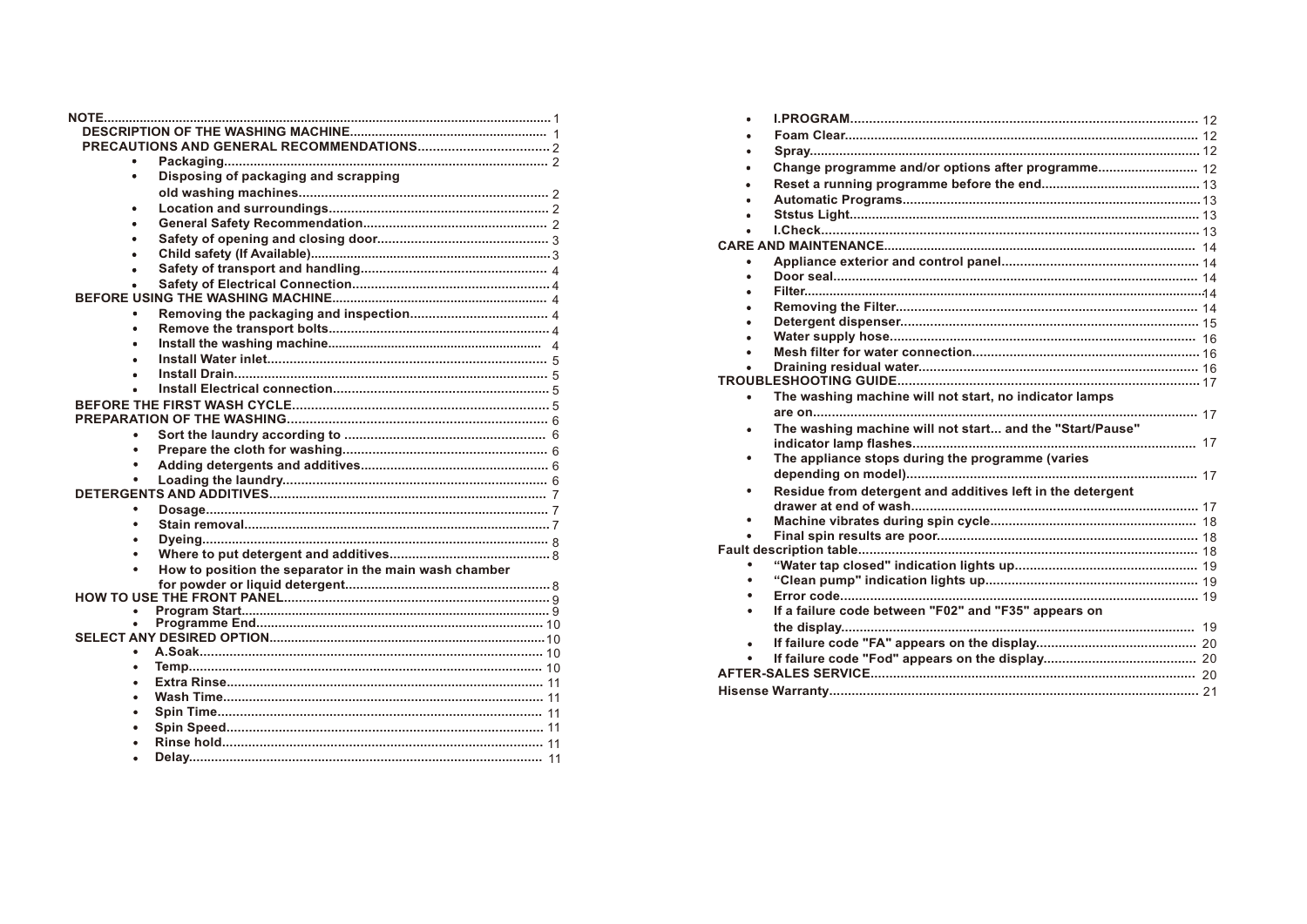### **NOTE**

The manufacturer reserves the right for any modifications on the product witch might be deemed necessary or useful without informing about it in this User Manual. Thank you for choosing a Hisense washing machine.

### Before operating your new washing machine, please read this instruction manual carefully, and keep it for reference.

Please make sure the socket is grounded securely, and the water source connection is reliable. The manufacturer declines all liability and warranty for damage to property or injury to persons or animals due to noncompliance with the directions given in this instruction.

This appliance is not intended for use by persons(including children) with reduced physical, sensory or mental capabilities, or lack of experience and knowledge, unless they have been given supervision or instruction concerning use of the appliance by a person responsible for their safety. Children should be super vised to ensure that they do not play with the appliance.

#### **DESCRIPTION OF THE WASHING MACHINE**



**Control panel layout and appearance will depend on the model**

- 1. Worktop
- 2. Control panel
- 3. Detergent dispenser
- 4. Door
- 5. Child safety device(if provided, inside the door)
- 6. Plinth covering pump access
- 7. Adjustable feet

#### **PRECAUTIONS AND GENERAL RECOMMENDATIONS**

- 1. **Packaging**
- . The packaging material is entirely recyclable, and marked with the recycling symbol  $\triangle$ . Adhere to current local regulations when disposing of packaging material.

#### 2. **Disposing of packaging and scrapping old washing machines**

- The washing machine is built from reusable materials. It must be disposed of in compliance with current local waste disposal regulations. .
- Before scrapping, remove all detergent residues, break the door hook, and cut off the power cable so that the washing machine becomes unusable. .
- The symbol  $\mathbb{\underline{X}}$  on the product, or on the documents accompanying the product, indicates that this appliance may not be treated as household waste. Instead it shall be handed over to the applicable collection point for the recycling of electrical and electronic equipment. Disposal must be carried out in accordance with local environmental regulations for waste disposal. For more detailed information about treatment, recovery and recycling of this product, please contact your local city office, your household waste disposal service or the shop where you purchased the product. .

#### 3. **Location and surroundings**

- The washing machine must only be installed in enclosed spaces. Installation in the bathroom or other places where air is humid is not recommended. .
- Do not store flammable fluids near the appliance. Minimum housing dimensions: Width: 600 mm Height: 850 mm Depth: Refer to Parameter Table in quick basic chart . .

#### 4. **General Safety Recommendation**

- Do not leave the appliance plugged in when it is not in use. Never plug or . unplug the power from the mains supply, if your hands are wet. unplug the power from the mains supply, if your h<br>• Always turn off the water supply tap after the use.
- .
- Before any cleaning and maintenance, switch off the machine and disconnect it from the mains.
- it from the mains.<br>• Clean the outside of the washing machine with a damp cloth. Do not use abrasive detergents.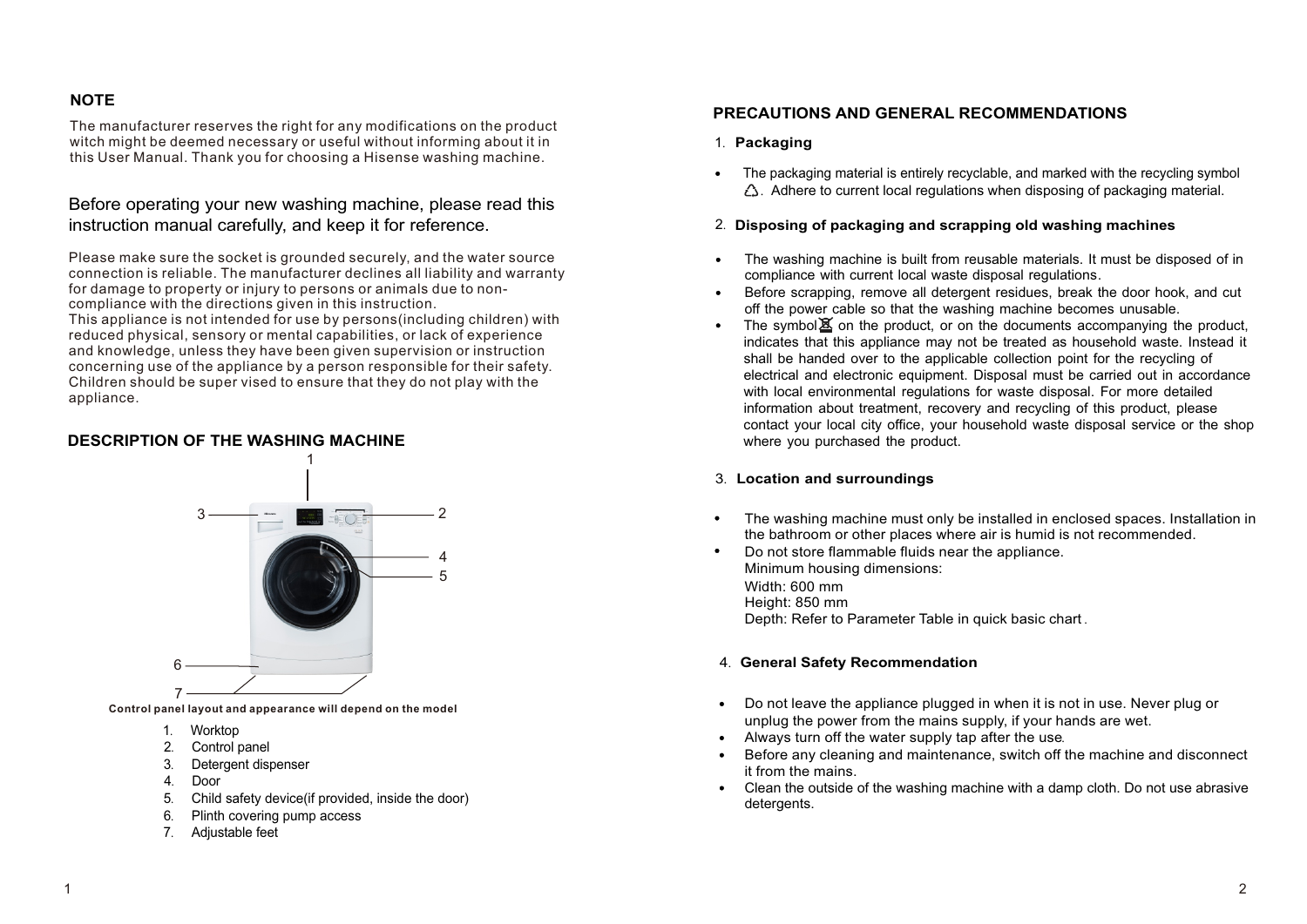- Never open the loading door forcibly or use it as a step. .
- . Never open the loading door or filter while there is still water in the drum. .
- This appliance is not intended for use by persons(including children) with reduced physical, sensory or mental capabilities, or lack of experience and knowledge, unless they have been given supervision or instruction concerning use of the appliance by a person responsible for their safety.
- Children must not be allowed to play with the appliance or to climb into the drum (see also the "Child Safety" Section). .
- If necessary, the power cable may be replaced with an identical one obtained from our After-Sales Service. The power cable must only be replaced by a qualified technician. .
- Do not allow children to operate, crawl on, be near or inside your washer. Now that during the wash cycle, the surface temperature of the porthole door may increase. Close supervision of the children is necessary when the appliance is used near children. .

#### 5. **Safety of opening and closing door**

Only when the door opening light turns"ON" on the status bar, the door could be opened. Never open the door forcibly while the machine is running, otherwise you can damage the door lock.

If you must open the door while the machine is running, press the "Start/Pause" button on the front of the control panel to pause the current cycle, and then wait for at least 2 minutes for the door lock to be released.

To open the door, hold the door handle, press the inside handle and pull the door. Close the door by pressing it without excessive force until it clicks shut. Note:

In the case of power outage, please check the water level, if the water is exist in the drum above the door level , then please drain the water from the drain hose before opening the door,

### 6. **Child safety(If Available)**

To protect the appliance against improper use, turn the plastic screw on the interior of the door. To do this, use a coin or similar objects. .

- Slot vertical: the door will not lock. .
- Slot horizontal normal position: the door can be locked again



7. **Safety of transport and handling**

#### **Never lift the appliance by the worktop when transporting.**

- Pull out the mains plug.<br>• Turn off the water tap. .
- 
- Turn off the water tap.<br>• Disconnect the inlet are • Disconnect the inlet and drain hoses.
- "Removing the Filter", "Draining R<br>• Fit the transport bolts (obligatory). • Disconnect the inlet and drain hoses.<br>• Drain all remaining residual water from the hoses and from the appliance (see "Removing the Filter", "Draining Residual Water").
- .
- The machine is over 55 Kg in weight; therefore, two persons are needed to move it.

#### **8. Safety of Electrical Connection**

- **Only use a socket with an earth connection.**<br>• Do not use extension leads or multi sockets • Do not use extension leads or multi sockets.
- . . Electric supply must be adequate for the machine's 10 A Current Rating.
- Electrical connections must be made in accordance with local regulations.
- Electrical connections must be made in accordance with local regulatio<br>• The electrical power cable must be replaced exclusively by a licensed electrician.

### **BEFORE USING THE WASHING MACHINE**

#### **1. Removing the packaging and inspection**

- . After unpacking, ensure that the washing machine is undamaged. If in doubt, do not use the washing machine. Contact After-Sales Service or your local retailer.
- not use the washing machine. Contact After-Sales Service or your local ret<br>Check that the accessories and supplied parts are all present (see also the separate Installation guide).
- . Keep the packaging materials (plastic bags, polystyrene parts, etc.) out of reach of children, as they are potentially dangerous.

#### **2. Remove the transport bolts (see also the separate Installation guide)**

- The washing machine is fitted with transport bolts to avoid any possible damage to the interior part during transport. Before using the machine, it is imperative that the transport bolts are removed.
- imperative that the transport bolts are removed.<br>• After their removal, cover the openings with the 4 enclosed plastic caps.

### **3. Install the washing machine (see alsoseparate Installation guide)**

- Move the appliance without lifting it by the worktop. .
- Move the appliance without lifting it by the worktop.<br>• Install the appliance on a solid and level floor surface, preferably in a corner of the room.
- of the room.<br>• Ensure that all four feet are stable and resting on the floor and then check thatthe washing machine is perfectly level (use a spirit level).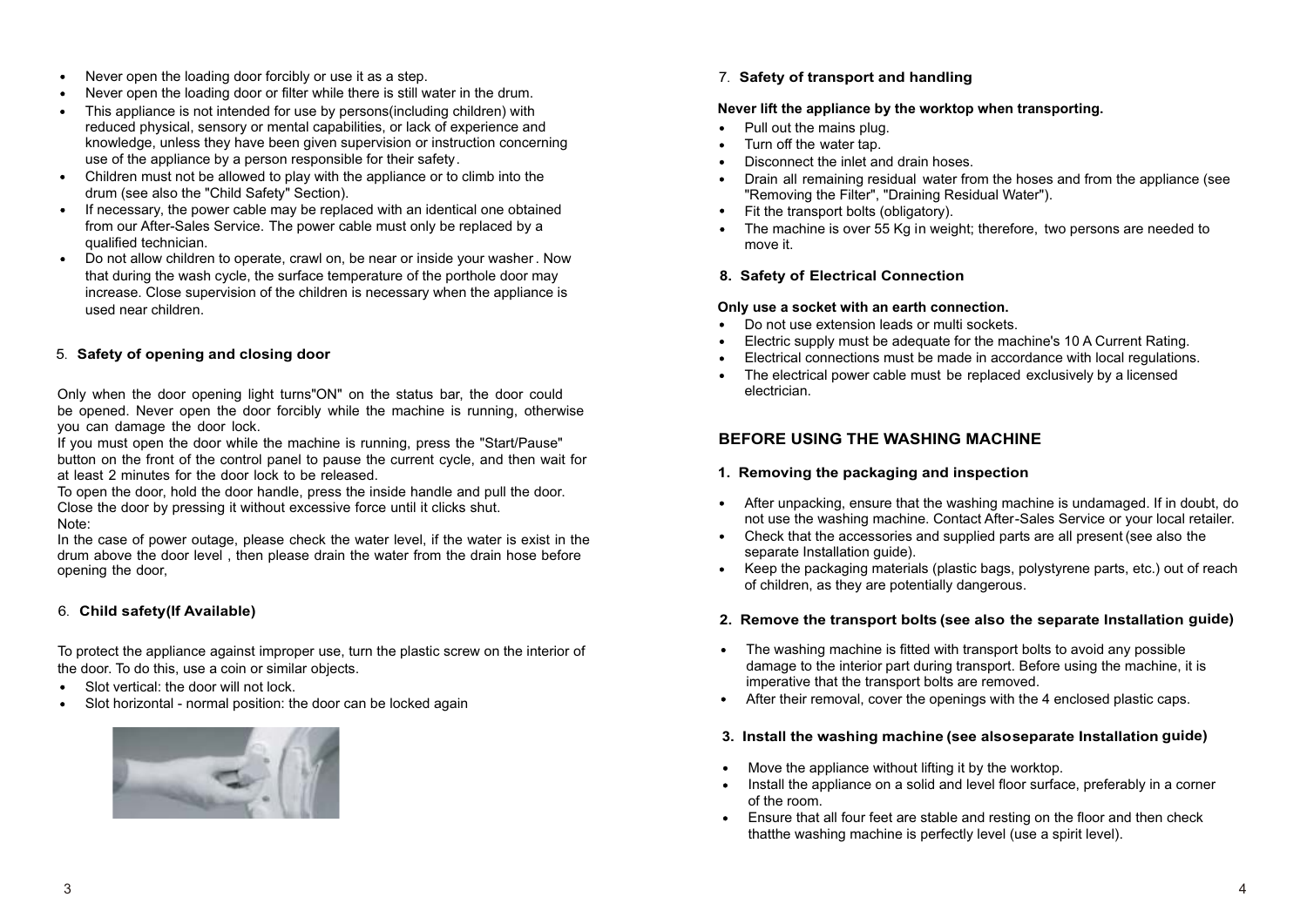- Ensure that the ventilation openings in the base of the washing machine(if . available on your model) are not obstructed by a carpet or other material.
- **4. Install water inlet(see also separate Installation guide)**

Please refer to the Installation guide for installing the water inlet.

#### **5. Install Drain(see also separate Installation guide)**

- Connect the drain hose to the siphon or hook it over the edge of a sink by . means of the "U" bend supplied.
- If the washing machine is connected to an integrated drainage system, ensure that the integrated drainage system is equipped with a vent to avoid simultaneous loading and draining of water (siphoning effect). .
- loading and draining of water (siphoning effect The drain plug should be removed at all time.
- Secure the drain hose tightly to prevent spills and scalding during machine drainage. .
- drainage.<br>• The drain hoses must always be securely tighten and remain in an undamaged state.

#### **6. Install Electrical connection**

- Electrical connections must be carried out by a qualified technician in compliance with the manufacturer's instructions and current standard safety regulations. .
- Data regarding voltage, power consumption and protection requirements are given on the back of the washing machine. .
- The appliance must be connected to the mains by means of a socket with an earthconnection in accordance with current regulations. The washing machine must be earthed by law. The manufacturer declines all liability for damage to property or injury to persons or animals due to non-compliance with the directions given above. .
- Do not use extension leads or multiple sockets. Make sure the capacity of the socket is powerful enough to drive the machine during heating. .
- Before any maintenance on the washing machine disconnect it from the mains supply. .
- After installation, access to the mains plug or to disconnection from the mains supplymust be ensured at all times via anelectric switch. .
- Do not operate the washing machine if it has been damaged during transport. Inform After-Sales Service. .
- Mains cable replacement is only to be carried out by AfterSales Service. . .
- The appliance must only be used in the household for the prescribed uses.

#### **BEFORE THE FIRST WASH CYCLE**

recommend that you carry out a short wash cycle without laundry. To remove any residual water used during testing by the manufacturer, we

- Open the tap. . .
- Close the door. .
- Pour a little amount of detergent (about 30 ml) into the main washing chamber  $\bigsqcup$ of the detergent dispenser.
- Select and start a short programme (see separate quick reference guide). .

#### **PREPARATION OF THE WASHING**

**1. Sort the laundry according to ...**

## **Type of fabric /care label symbol** .

Cottons, mixed fibers, easy care/synthetics, wool, hand wash items. The wool wash cycle of this machine has been tested and approved by The Woolmark Company for the washing of Woolmark garments labeled as "machine wash" provided that the garments are washed according to the instructions on the garment label and those issued by the manufacturer of this washing machine.

## **.** Colour

Separate coloured and white items. Wash new colouredarticles separately.

## **Loading** .

Wash items of different sizes in the same load to improve washing efficiency and distribution in the drum.

#### **2. Prepare the cloth for washing**

- Empty all pockets, coins, safety pins etc. can damage your laundry as well as the appliance drum and tub. .
- the appliance drum and tub.<br>
 Close the zips and fasten buttons or hooks; loose belts or ribbons should be tied together.
- Wash small items (e.g. nylon stockings, belts etc.) and items with hooks (e.g. bras) in a cloth bag or pillow case with zip. Always remove curtain rings or wash curtains with the rings inside a cotton bag. .

#### **3. Adding detergents and additives**

Please refer to Section Detergent and additives.

**4. Loading the laundry**

**Note: Overloading the machine will result in unsatisfactory washing results and creased laundry. Please be also careful when loading the drum with large articles. The unbalance drum could cause the machine vibration.**<br>• Open the door.

- Open the door. .
- Load the articles one at a time loosely into the drum, without overfilling. .
- Observe the load sizes given in the quick reference guide.
- Close the door. .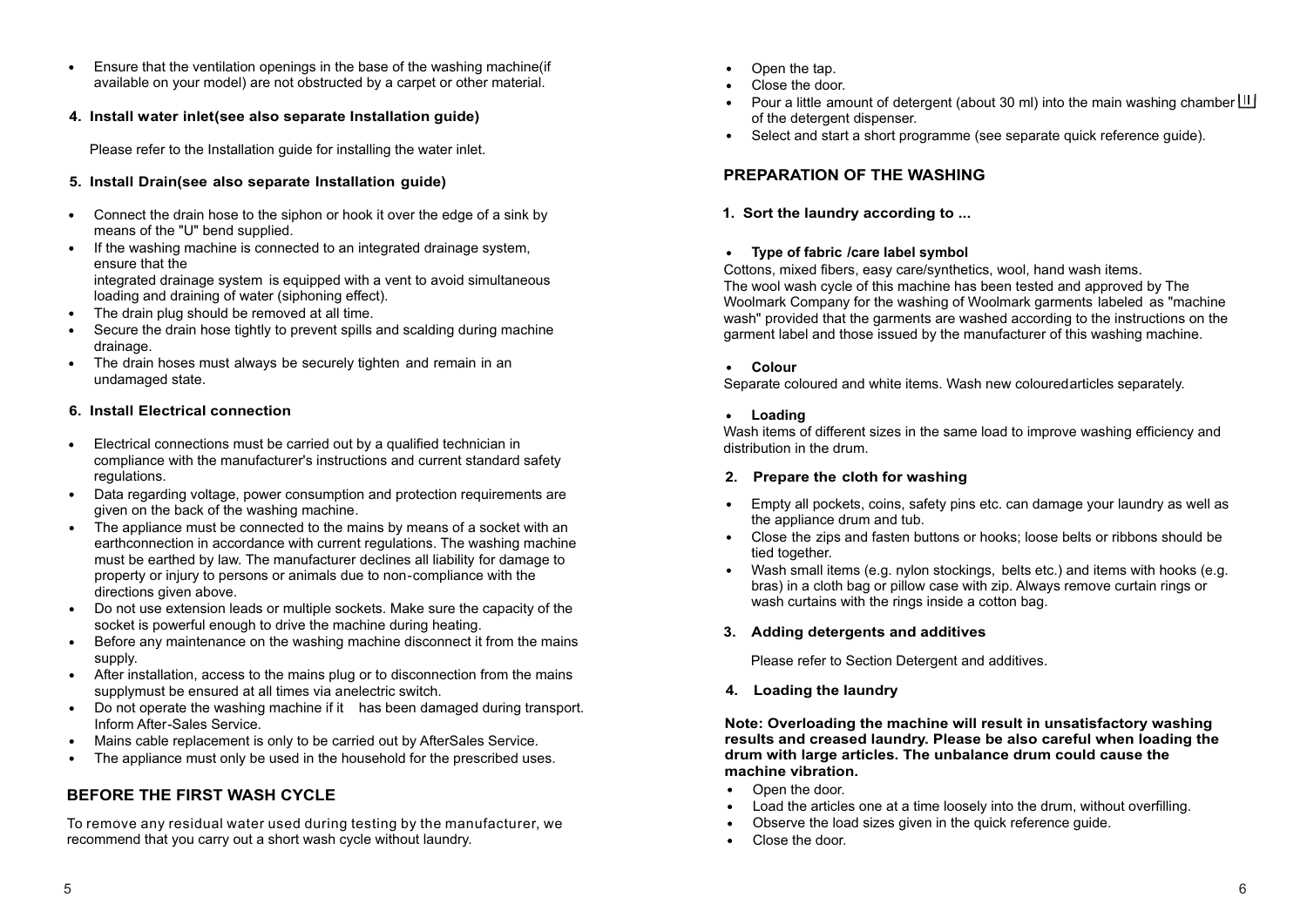#### **DETERGENTS AND ADDITIVES**

### **Always use high efficiency, low foam detergent for a front loadmachine.**

- **The choice of detergent depends on:**<br>• Type of fabric (cottons, easy care/s Type of fabric (cottons, easy care/synthetics, delicate items, wool) .
- Colour .
- The wash temperature
- Degree and type of soiling .

**Note:** Use only specific detergents for washing wool

#### **Remarks:**

Any whitish residues on dark fabrics are caused by insoluble compounds used in modern phosphate-free powder detergents. If this occurs, shake or brush out the fabric or use liquid detergents. Use only detergents and additives specifically produced for domes tic washing machines. When using descaling agents, dyes or bleaches for the pre-wash, make sure that they are suitable foruse in domestic washing machines. Descalers could contain products which could damage your washing machine. Do not use any solvents (e.g. turpentine, benzine). Do not machine wash fabrics that have been treated with solvents or flammable liquids.

#### **Dosage**

Follow the dosage recommendations on the detergent pack. They dependon:<br>• Degree and type of soiling.

- Degree and type of soiling. .
- Size of wash. .
- Follow the detergent manufacturer's instructions for a full load. .
- Half load: 3/4 of the amount of detergent used for a full load.
- Minimum load (about 1 kg): 1/2 the amount of detergent used for a full load. .
- Depends on water hardness in your area (ask for information from your water company) Soft water requires less detergent than hard water. .

#### **Notes:**

Too much detergent can result in excess foam formation, which reduces washing efficiency. If the washing machine detects too much foam, it may prevent spinning. Insufficient detergent may result in grey laundry in time and also calcifies the heating system, drum and hoses.

If you want to improve the rinse performance in the case of too much detergent used.You can add the rinse times or press "Foam Clear" or "Spray" button ( Depend on models) before you start the program.

#### **Stain removal**

Blood, milk, eggs etc. are generally removed by the automatic enzyme phase of the

- programme.<br>• To remo To remove red wine, coffee, tea, grass and fruit stainsadd a stain remover to the main wash chamber of the detergent dispenser. main wash chamber of the detergent dispenser.<br>• Pre-treat heavily-soiled areas with stain remover if necessary.
- 

#### **Dyeing**

- Only use dyes that are suitable for washing machines. .
- Follow the Manufacturers instructions. . .
- Plastic and rubber parts of the washing machine can be stained by dyes.

#### **Where to put detergent and additives**

The detergent drawer has three chambers (Fig. "A") .

**Prewash chamber**  Detergent for the prewash / soak

#### **Mainwash chamber**

- Detergent for the main wash .
- Stain remover .
- Water softener (water hardness class 4) .

### **Softener chamber**

- Fabric softener
- Liquid starch .
- Pour additives only up to the "**MAX**" mark. .

#### **How to position the separator in the main wash chamber for powder or liquid detergent**

For use with powder detergent: Place the separator inthe higher position. Lift the separator until its top can be reclined. Place its hooks on the upper end of the backguide rails and slightly push the separator down to fix it(Fig."B" and Fig."C").

A gap should remain between the separator and the bottom of the main wash chamber, if the separator has been correctly installed (Fig. "B",and Fig. "C"). For use with liquid detergent: place the separator in the lower position. Secure the separator in the chamber using the front guide rails. Position theseparator so that it touches the bottom of the main wash chamber  $|II|$  (Fig. "D").





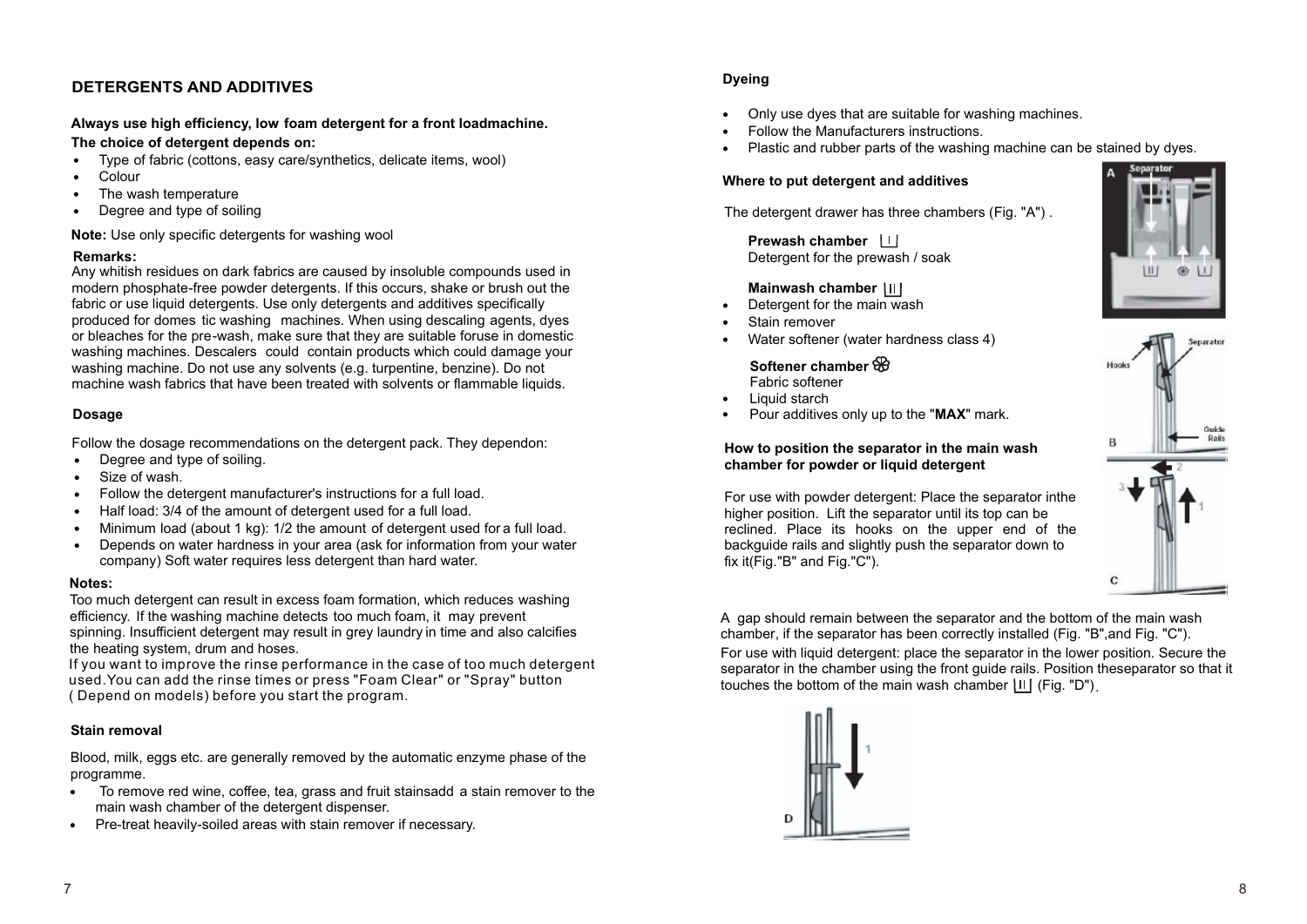#### **Notes:**

- Keep detergents and additives in a safe, dry place out of the reach of children. .<br>.
- Liquid detergents can be used for programmes with prewash. However, in this case a powder detergent must be used for the main wash. .
- Do not use liquid detergents when activating the "**Start Delay**" function (if available on your washing machine). .
- on your washing machine).<br>
 To prevent dispensing problems when using highly concentrated powder and liquid detergents, use the special detergent ball or bag supplied with the detergent and place it directly inside the drum.
- When using descaling agents, bleaches or dyes, make sure that they are suitable . for washing machines. Descalers could contain compounds that can damage parts of your washing machine.
- of your washing machine.<br>
 Do not use any solvents in the washing machine (e.g. turpentine, benzine).
- If you use starch powder, proceed as follows: . .
- Wash your laundry using the desired wash programme.
- Prepare the starch solution according to the starch manufacturer's instructions. .
- Select the "**Rinse+ Spin**" programme, reduce the speed to 800 rpm and start the programme. .
- programme.<br>• Pull out the detergent drawer until you can see about 3 cm of the main wash chamber  $||||.$
- chamber  $\left| \frac{11}{1} \right|$ .<br>• Pour the starch solution into the main wash chamber  $\left| \frac{11}{1} \right|$  while the water is running into the detergent drawer.
- If there are starch residues in the detergent drawer when the programme has finished, clean the main wash chamber. .

#### **HOW TO USE THE FRONT PANEL**

#### **Program Start**

- . Open the tap, add detergent, load the drum and close the door.
- Open the tap, add detergent, load the drum and close the door.<br>• Turn the selector to choose the right wash cycle for the type of fabric you are washing. These program (depends on model availability) are including cotton, Synthetics, Mix, Quick, Silk/Delicate, Wool, Underwear, Big Items, Down Jacket, 95 Antibacterial, Drum Clean, Rinse+Spin, Spin, and Daily Wash.
- 95 Antibacterial, Drum Clean, Rinse+Spin, Spin, and Daily Wash.<br>• You can setup manually the spin time and speed, extra rinse, wash time, Temperature, rinse hold and delay .
- Temperature, rinse hold and delay.<br>• You are also able to save these setting for your convenience by using the smart I.Program function (please refer to this section for setting it up).
- Ppress the "**Start/Pause**" button to start the program. .
- The status indicator bar shows the current programme phase, running from left to right through such as A.Soak, Wash, Rinse, Rinse hold, and Spin. .
- The time display shows the remaining of the programme time. .

#### **Programme End**

- All the lights of the programme sequence indicator are off, and the " **Door open**" . indication in the status bar lights up.Turn the programme selector to the "**Off**" position. .
- Close the water tap. .
- Open the door and unload the machine .
- Leave the door open to allow the drum to dry. .

**Notes:** You can open the door only when the Door Open light on .

#### **SELECT ANY DESIRED PUSH BUTTON OPTION:**

Press the selected push button option once, the current value is displayed. By pressing the button repeatedly, it will display the values in sequence. By pressing the button of the desired option, the respective indicator lights up. When the combination of programme and additional options is not possible, the indication lights switch off automatically. Unsuitable combinations of options are deselected automatically.



**The picture is only for reference and it might be different on each model**

#### **A.Soak**

Add the powder detergent or the sterilized powder agent in the pre-wash chamber. Recommended for laundry which is heavily soiled or which should be sterilized, the duration can be chose to be 28 minutes, 38 minutes or 48 minutes. During the 18 minutes from the beginning of the cycle, the drum is turning, then it will stop and the laundry is soaked. In the end of cycle, the water in the tub is drained off.

#### **Temp**

On selecting a programme, a predefined temperature is displayed. Press " **Temp**." to set a desired temperature.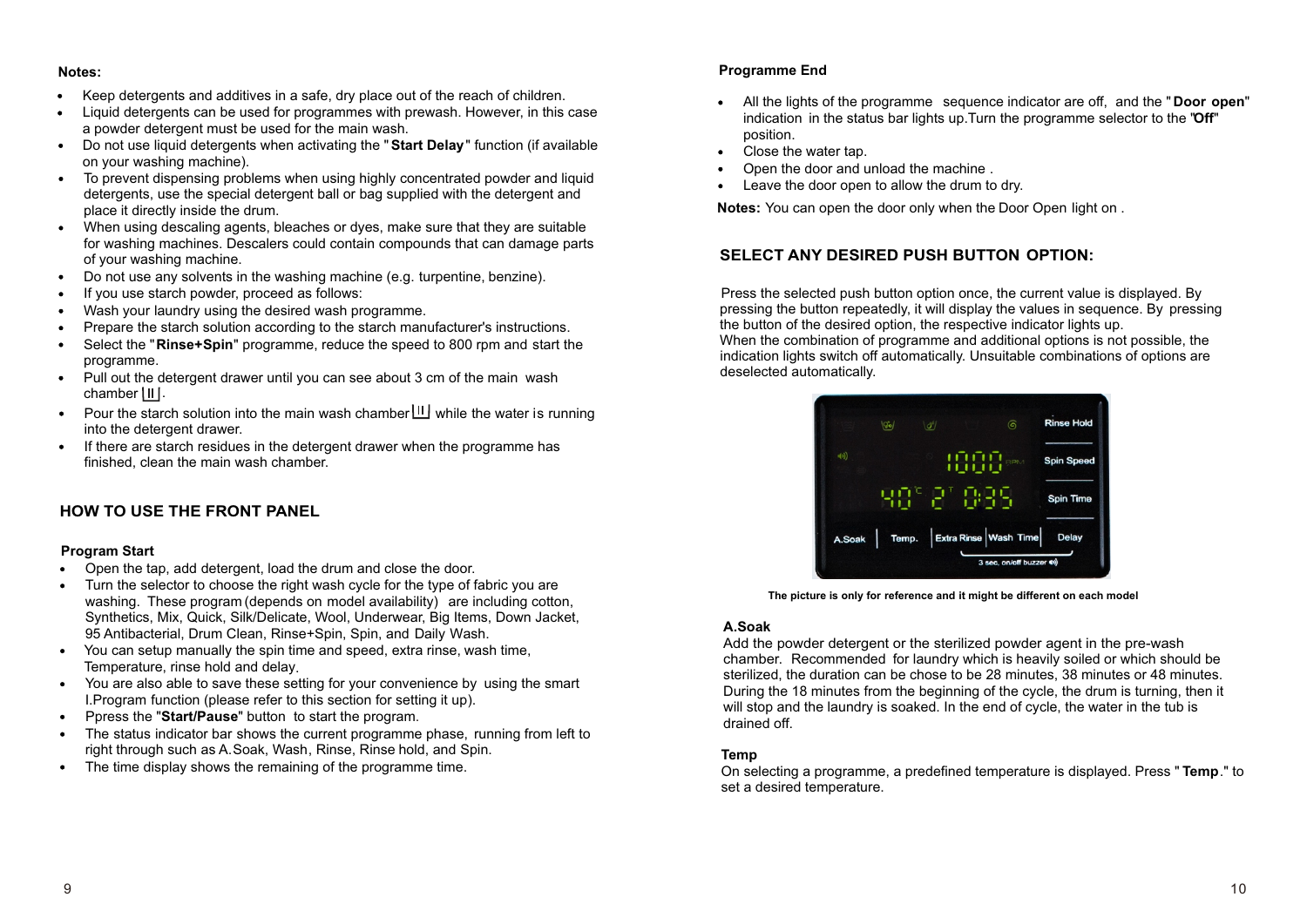#### **Extra Rinse**

- **Extra Rinse**<br>• An extra rinse is added when each time pressing the " **Extra Rinse**" button. Up to 3 rinses can be selected, to prolong the rinse cycle.
- The times of rinses can be displayed. .
- This option is particularly suitable for areas with very soft water or for washing the baby linen.If someone has an allergy to detergent, an extra r inse cycle will remove excessive detergent from the washing. .

#### **Wash Time**

Wash time can be changed when press the " **Wash Time** " button, according to different programme, the range of -90~10 minutes is max. Please refer to the quick guide for the information about duration length of each wash program.

- **Spin Time** . This function is only suitable for spin programme.
- This function is only suitable for spin programme.<br>• For the Spin Program, pressing the button to select any one kind of time such as 5 minutes, 8 minutes, 10 minutes, and 14 minutes.

#### **Spin Speed**

- Spin Speed<br>• Every programme has a predefined spin speed mode please refer to the program chart.
- Press the button to set different spin speed. .
- If spin speed "**0**" is selected, the final spinning is cancelled, and the water is drained out only. However, intermediate spin phases remain during rinse. .

#### **Rinse hold**

- **Rinse hold**<br>• If you select "Rinse Hold" mode, the laundry remains in the last rinse water without progressing to the final spin cycle, to avoid creasing and prevent colours from changing.
- from changing.<br>
 To terminate the "**Rinse Hold**" by draining the water, without any spinning, press the "**Start /Pause**" button.
- To terminate the " **Rinse Hold**" mode by spinning the laundry, press the "**Spin**" button to select the desired spin speed and then press the " **Start /Pause** "button to start the spin cycle. .

#### **Delay**

The "**Delay**" mode allows running the machine at the consumer's convenience,

- for example at night when electricity is cheaper.<br>
 Select programme, temperature and other c • Select programme, temperature and other options.<br>• Press the "Delay" touch button to select the delay t
- Press the "**Delay**" touch button to select the delay time up to 23 hours. .
- Press the " **Start/Pause**" button. Indication lights up and the countdown of the delay time begins.
- delay time begins.<br>• The time delay indication disappears when the programme starts and it is replaced by the remaining programme time.
- replaced by the remaining programme time.<br>
 Once having pressed the " **Start/Pause**" button, the number of hours preselected can be reduced by pressing again the "**Delay**" button.

#### **To cancel the**" **Delay**"

#### **Before you press the "Start/Pause" button:**

Turn the programme selector to different position or press the "**Reset**" button.

#### **After having pressed the "Start/Pause" button:**

Press the " **Reset**" button for at least 3 seconds - the start delay time disappears from the time display.

#### **I.Program**

Washing programmes have factory pre-set values for water temperature, spin speed, etc. Those original pre-set values can be changed to suit your personal preferences using the I. Program function. If you want to change pre-set values: .

- Select the desired program
- Select the desired program<br>• Modify values as required (speed, time, temperature)
- . Press "**I. Program**" for 3 seconds or more
- Press the "**Start/Pause**" button. .

The modified programme will be stored in memory for later use; press "I. Program" to use it again in your next wash. The original programme remains unchanged and available for selection with the Programme Selector knob as usual.

#### **Foam Clear**

If you want to improve the rinse performance ,you can add rinse times or press "Foam Clear " button before you start the program. In "Foam Clear" function, the machine enters more water in the last rinse to improve the rinse performance(For Model HWFR6510).

#### **Spray**

If you want to improve the rinse performance,you can add rinse times or press "Spray " button before you start the program. In "Spray" function, the water enters the machine in multi ways during rinse cycle to remove the residual detergent much better(For Model HWFR9012V).

#### **To cancel the End Sound**

Press the" **Extra Rinse"** and " **Delay**" buttons at the same time for at least 3 seconds, the end sound can be turned off or turned on

## **Change programme and/or options after programme start**<br>
• Press the "Start/Pause" button to pause the programme.

- 
- Press the "**Start/Pause**" button to pause the programme.<br>• Select the new programme (with temperature, any option Select the new programme (with temperature, any options and another spin speed if you want).
- Press the " **Start/Pause**" button again. The new programme continues at the same position where the previous programme was interrupted. Do not add detergent for this programme. .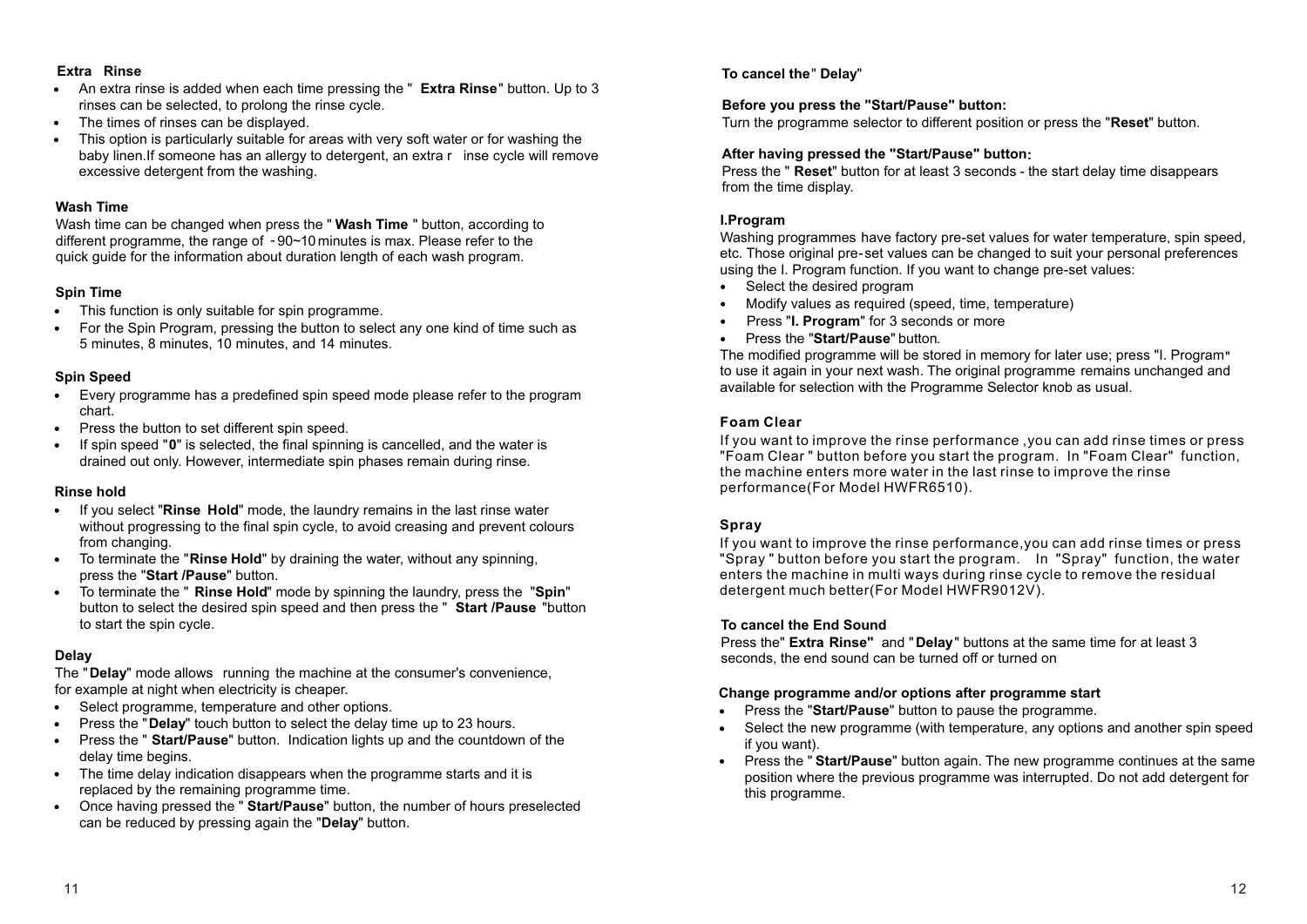#### **Reset a running programme before the end**

The "Reset" button cancels a programme before the end.<br>• Press the "Reset" button for at least 3 seconds.

- Press the "**Reset**" button for at least 3 seconds.
- **Phoperation Trum in Angle 1** Angleem **Francis Creem is any existing water is drained** out before the door can be opened.

#### **Automatic Programs**



#### **The picture is only for reference and it might be different on each model**

This washing machine provides 14 automatic programs. Turn the selector to choose the right wash cycle for the type of fabric you are washing. These program (depends on model availability) are including Cotton, Synthetics, Mix, Quick, Silk/Delicate, Wool, Underwear, Big Items, Down Jacket, 95 Antibacterial, Drum Clean, Rinse+Spin, Spin, and Daily Wash. Please refer to the following chart for more information. Press the " **Start/Pause** "button to start the selected wash cycle.

#### **Status Light**



#### **The picture is only for reference and it might be different on each model**

The status light as shown in above Figure verifies which portions of the washing cycle the washer is operating. This also provides some fault information such as "Clean Pump", "Water tap closed" and "Door Open". Please refer to the fault and troubleshooting section for more information to solve the related fault.

#### **I . Check**

Self-diagnostic fault finding system which is called "I-Check" can detect the incorrect operation and product fault automatically.

#### **CARE AND MAINTENANCE**

#### **Appliance exterior and control panel**

Could be washed down with a soft, damp cloth. A little neutral detergent (nonabrasive) can also be used. Dry it with a soft cloth.

## **Door seal** .

- Clean with a damp cloth when it is necessary. .
- Cleaning the door seal also remove the door odour which could be caused by the residual powder in the period of time.
- Check the condition of the door seal periodically. .

- **Filter** . Check and clean the filter regularly, at least two or three times a year (see "Removing the filter? section). **Property Fundom** Terming the filter? section.<br> **Do not use flammable fluids for cleaning the appliance.**
- 

#### **Drum Clean**

**Drum Clean**<br>• After every 50 whole washing cycles, the indication light up for drum clean. Empty the drum, close the door, select the " **Drum Clean**" program (depends on model availability) and then press "**Start/Pause** "button.

#### **Removing the Filter**

times a year. We recommend that you check and clean the filter regularly, at least twice or three

- Especially:<br>• If the a If the appliance is not draining properly or if it fails to perform spin cycles.
- If the appliance is not draining properly or if it fails to perform spin cycles.<br>• If the pump is blocked by a foreign body (e.g. buttons, coins or safety pins).

#### **IMPORTANT: Ensure that the water has cooled before draining the appliance .**

- Stop the appliance and unplug it. 1
- Depending on the model, remove the plinth by holding it tightly on both 2 sides, pushing it downward and tilting it to the front. Or, push down on the tabs provided on both the sides and remove it(Fig. "a").
- Place a container beneath it to collect the drain water. 3
- Take out the emergency hose and unplug it to drain the residual water to the container(Fig. "b") . 4
- Open the filter but do not remove it completely. Slowly turn the filter 5 counterclockwise until all the water has drained.
- Unscrew the filter completely and remove it(Fig. "c"). 6
- 7 Remove the external object to keep the filter and the filter chamber clean.
- Check that the pump rotor moves freely 8
- To re-insert the filter make sure the small lug/clip (as shown in the Fig. "d")is facing up and then push the filter into the hosing first. After that start screwing the filter in clockwise as far as it will go(Fig. "d"). 9
- Refix the emergency hose. 10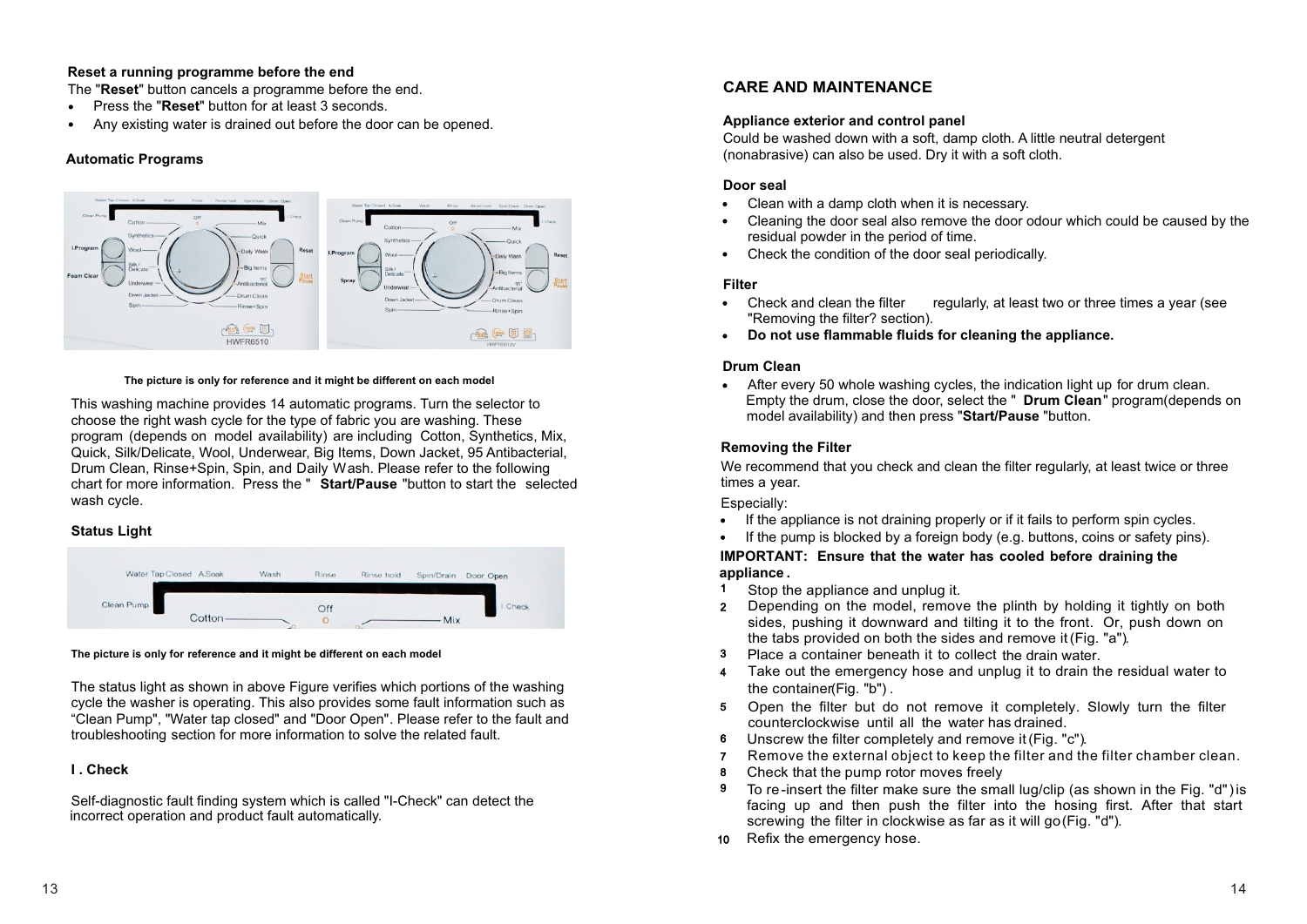

- Pour about 1 litre of water into the detergent drawer to check that the filter 11 isinserted properly and securely.
- 12 Reinstall the plinth.
- Plug in the appliance once again. 13
- Select a programme and then press "Start/Pause"button. 14

- **Detergent dispenser** . downward and remove the drawer (Fig. "E"). Press the release lever in the main wash compartment
- Remove the cover grid from the fabric softener compartment. .
- Remove the separator from the main wash compartment by pulling it upward (Fig. "F"). . .
- Wash all the parts under running water.
- Refit the separator and the grid in the detergent drawer and fit the drawer back inside its housing.  $\bullet$





#### **Water supply hose**

Check the supply hose regularly for brittlenes s and cracks and replace it if necessary using a new hose of the same type (available from After-Sales Service or specialist dealer).

#### **Mesh filter for water connection**

Check and clean regularly. For washing machines with an inlet hose as shown on Fig."G".



- Close the tap and loosen the inlet hose on the tap. .
- Clean the internal mesh filter and screw the water inlet hose back onto the tap. the tap.<br>• Now unscrew the inlet hose on the rear of the washing machine. .
- 
- Pull off the mesh filter from the washing machine connection with universal pliers and clean it. universal pliers and clean it.<br>• Refit the mesh filter and screw the inlet hose on again. .
- 
- Turn on the tap and ensure that the connections are completely watertight. .

#### **Draining residual water**

Before emptying the residual water, switch the appliance off and unplug it from the mains socket. Remove the plinth. Place a container beneath it to collect the water.<br>• Take out the emergency hose and unplug it to drain the residual water.

- Take out the emergency hose and unplug it to drain the residual water .  $\ddot{\bullet}$
- Open the filter but do not remove it completely. Slowly turn the filter counterclockwise until the water begins to drain out. counterclockwise until the water beg<br>• Wait until all the water has drained.
- 
- Now unscrew the filter completely and remove it. . .
- Tilt the appliance forward carefully to allow the water to flow out. .
- Refit the filter and screw it in clockwise asfar as it will go. .
- Refit the plinth.

Before using the washing machine again:<br>• Pour approx. 1 litre of water into the Pour approx. 1 litre of water into the detergent drawer to check that the filter is inserted properly and securely.

Plug in the appliance once again.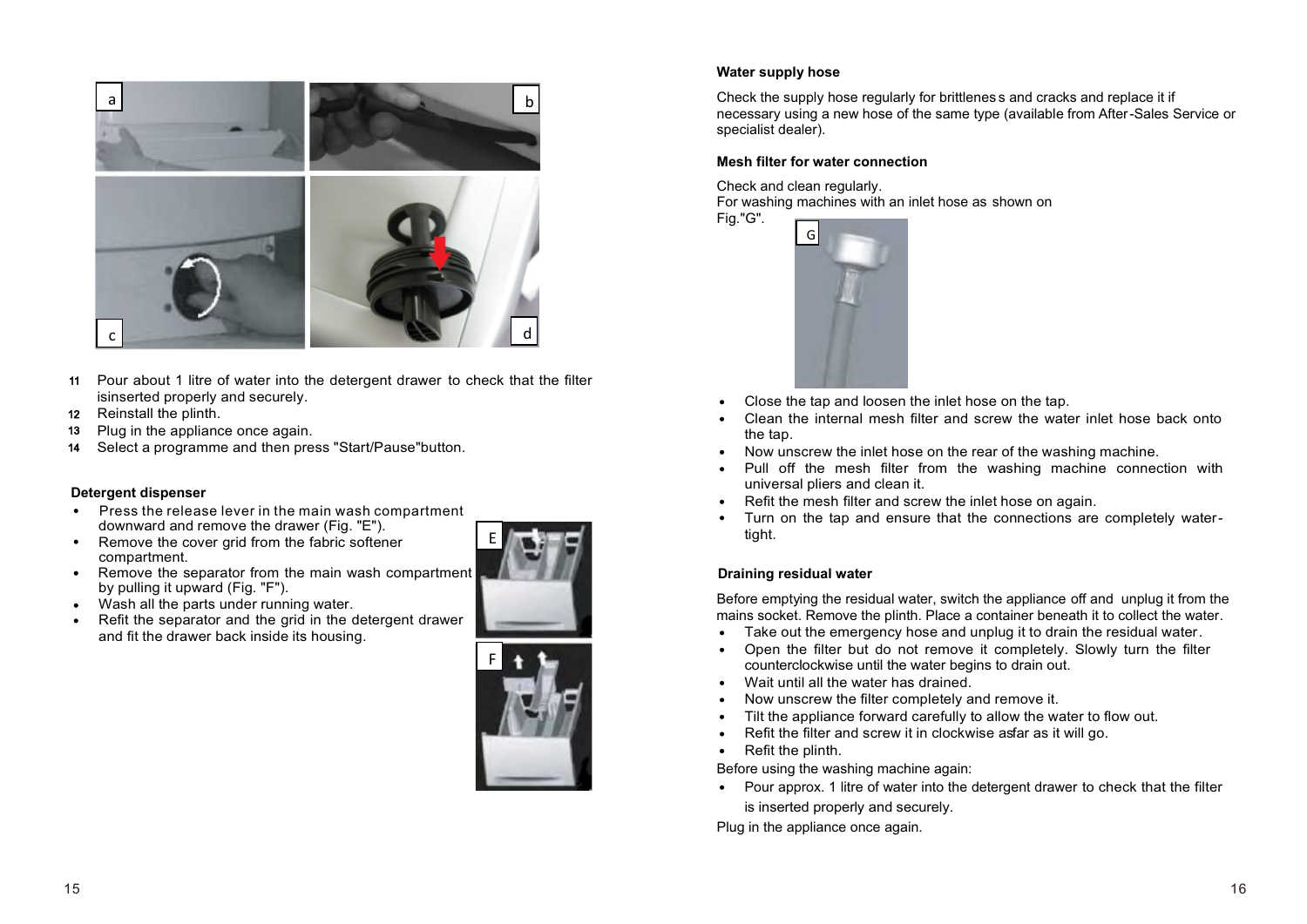#### **TROUBLESHOOTING GUIDE**

Depending on the model, your washing machine is equipped with various automatic safety functions. This enables faults to be detected in good time and the safety system can then react appropriately. These faults are frequently so minor that they can be resolved within a few minutes.

#### **The washing machine will not startand no indicator lamps are on.**

Check whether:

- Check whether:<br>• The mains plug is inserted into the socket and the power switched "ON"
- The wall socket is functioning correctly (use a table lamp or similar appliance to test it). .

**The washing machine will not start..and the "Start/Pause" indicator lampflashes.**  Check whether: .

- 
- The door is properly closed (child safety)<br>• The "Start /Pause" button has been pres
- The "Start /Pause" button has been pressed<br>• The "Water tap closed" indication lights up • The "Water tap closed" indication lights up in status light bar. Open the water tap and press the "Start/Pause " button

#### **The appliance stops during the programme(varies depending on model)** Check whether:

- Check whether:<br>• The "Rinse Hold " indicator lamp lights up; terminate this option by pressing programme (depend on the model availability ). the "Start/Pause" button or by choosing and starting the "Drain"
- programme (depend on the model availability).<br>
 Another programme has been selected and the "Start/Pause" indicator lamp is flashing. Reselect the desired programme and press the "Start/Pause " button.
- "Start/Pause " button.<br>• The door has been opened and the "Start/Pause" indicator lamp is flashing.Close the door and press the "Start/Pause" button again.
- flashing Close the door and press the "Start/Pause" button again.<br>• Check if there is excessive foam inside the washing machine. In this case, select and start the "Rinse & Spin " programme. Afterwards, select and start the desired programme again, using less detergent. If the fault persists, unplug the appliance and contact our After Sales Service. (See "Fault description table").

#### **Residue from detergent and additives left in the detergent drawer at end of wash.**

- Check whether:<br>● The cover • The cover grid of the softener chamber and the separator of the main wash chamber are correctly installed in the detergent dispenser and all parts are clean (See "Care and Maintenance" ). clean (See "Care and Maintenance" ).<br>• Sufficient water is entering. The mesh filters of the water supply could be
- blocked (see "Care and Maintenance ").
- blocked (see "Care and Maintenance ").<br>• The position of the separator in the main wash chamber is adapted to the use of powder or liquid detergent (see "Detergent and Additives").

Machine vibrates during spin cycle Check whether:

- Check whether:<br>• The washing machine is level and standing firmly on all four feet.
- The transport bolts have been removed. Before using the machine, it is imperative that the transport bolts are removed. .

Large items in drum could cause drum becomes out of balance. Please be careful to load the machine balance.

#### Final spin results are poor.

The washing machine has an imbalance detection and correction system. If individual heavy items are loaded (e.g. bathrobes), this system may reduce the spin speed automatically or even interrupt the spin completely if it detects too great an imbalance even after several spin starts, in order to protect the washing machine.

- machine.<br>• If the laundry is still too wet at the end of the cycle, remove some articles of laundry and repeat the spin cycle.
- Excessive foam formation may prevent spinning. Use the correct amount of detergent. of detergent.<br>
• Check that the spin speed selector has not been set to "0". .
- 

If your washing machine has a time display: the programme time initially displayed is lengthened or shortened by a period of time: This is a normal capacity of the washing machine to adapt to factors that can have an effect on the wash programme time, e.g.:

- Excess foam formation . .
- Load imbalance due to heavy items of laundry .
- Prolonged heating time due to reduced inlet water temperature

Because of influences like these, the time remaining in the programme run is recalculated, and updated if necessary. In addition, during the filling phase, the washing machine determines the load and if necessary adjusts the initial programme time displayed accordingly. During such update periods, an animation appears on the time display.

#### **Fault description table**

| Red indication light is on<br>(if fitted on your machine) | Digitaldisplay<br>(if fitted on your machine) | Faultdescription     |
|-----------------------------------------------------------|-----------------------------------------------|----------------------|
| "Water tap closed "                                       | "FH"                                          | "Water supply fault" |
| "Clean pump"                                              | "FP"                                          | "Draining fault"     |
|                                                           | "F02" to "F35"                                | "Electrical module   |
| "Error Code"                                              | "FA"                                          | "Water Stop fault"   |
|                                                           | "Fod"                                         | "Over foaming fault" |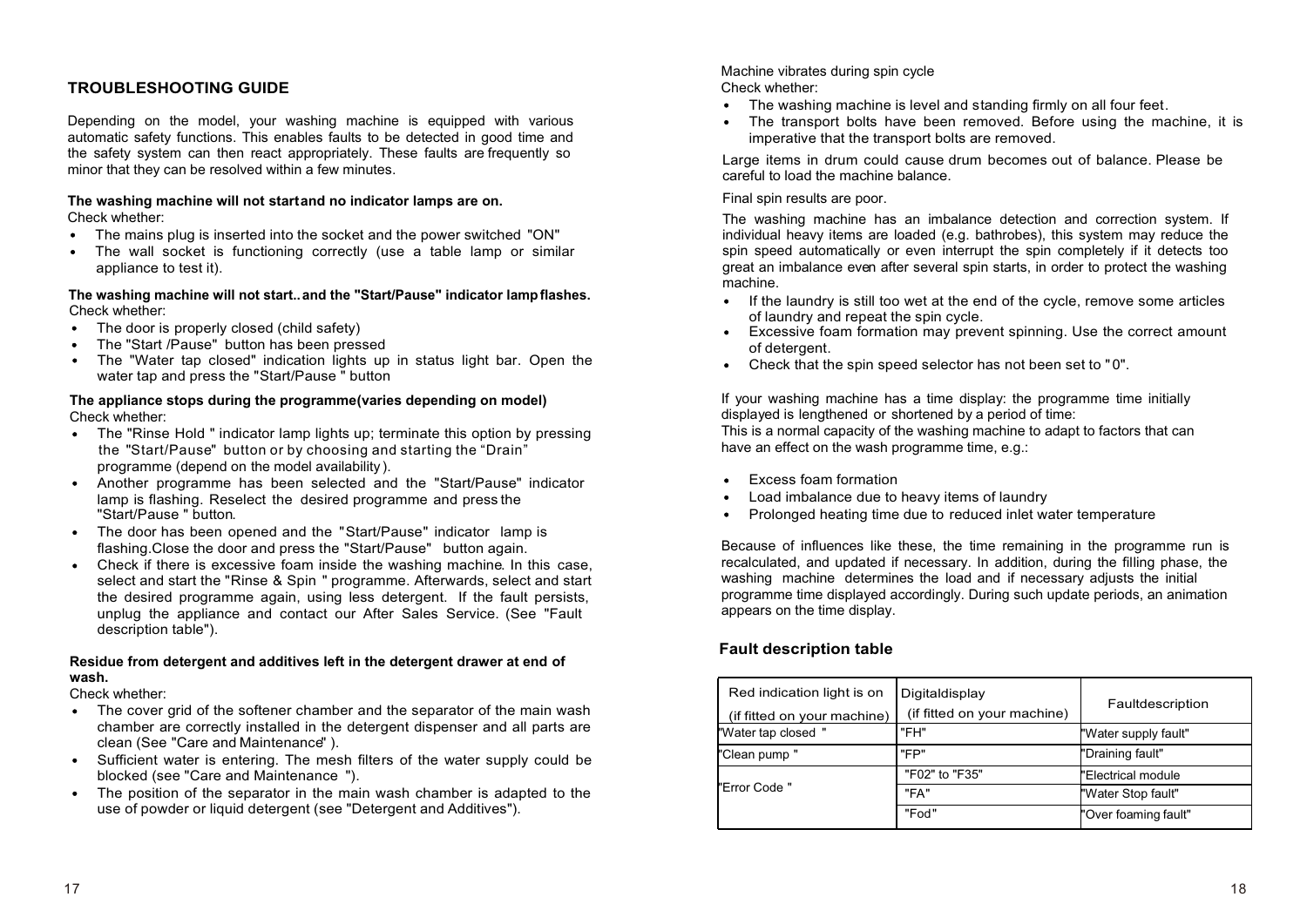#### **"Water tap closed" indication lights up**

The appliance has none or insufficient water supply. For models with remaining time display, "FH" appears on the display. The "Start/Pause" indicator flashes. Check whether:

- Check whether:<br>• The water tap status light bar is off and it is fully open and there is sufficient water supply pressure.
- Kinks are present in the water hose. .
- Kinks are present in the water hose.<br>• The mesh filters of the water supply are blocked(see "Care and Maintenance "/"Mesh Filters for Water Connection ").
- Maintenance "/"Mesh Filters<br>The water pipingis frozen up.

After the problem has been removed, restart the programme by pressing

"**Start/Pause**" again. If the fault occurs again, contact After-Sales Service (see "After-Sales Service").

#### **"Clean pump" indication in status light bar lights up**

Waste water is not being pumped out. The "Clean pump " indication lights up in status light bar. For models that support the remaining time display, "FP" appears on the display.

The washing machine stops in the appropriate programme step. Unplug the appliance.

## Check whether:<br>● Kinks are p

- Kinks are present inthe drain hose .
- Kinks are present inthe drain hose.<br>• The pump or the filter is blocked (follow the instruction in "Removing the Filter" section).

#### IMPORTANT:

Ensure that the water has cooled before draining the appliance. In addition, place a large container in front of the filterto collect water flowing from the filter.<br>• The drain hose is frozen up

- The drain hose is frozen up
- The drain hose is frozen up<br>• Plug in the appliance again.

Select and start the "Drain " programme (depend on the model availability) or push the "Reset" button for at least 3 seconds and restart the desired programme. If the fault occurs again, please contact After-Sales Service (see "After-Sales Service").

#### **Error code**

The appliance stops during the programme.

For models with a remaining time display, a failure code between "F02" and "F35", "FA" or "Fod" appears on the display. For models without a display, the programme sequence indicator will show the failure code by the combination of LED lights.

#### **If a failure code between "F02" and "F35" appears on the display:**

- If a failure code between "F02" and "F35" appears on the display:<br>• Select and start the "Drain" programme (depend on the model availability) or push the "Reset" button for at least 3 seconds.
- or push the "Reset" button for at least 3 seconds.<br>• Then select and start the desired programme again. If the fault persists, unplug the appliance and contact After-Sales Service (see "AfterSales Service").

#### **If failure code "FA" appears on the display**

Switch the appliance off, pull out the mains plug and turn the water tap off.Place a large container in front of the filterto receive water flowing from the filter. Tilt the appliance forward carefully to allow the collected water to flow out from the bottom of the appliance.Direct theflowing water into the container flowing water into the container you haveplaced in front of the filter. You can use apiece of cloth to absorb any spilled water.

- Then: . Connect the appliance to the electrical supply.
- Connect the appliance to the electrical supply.<br>• Turn the water tap on (if water immediately flows into the appliance again, without the appliance being started, there is a failure. Turn off the tap and notify After Sales Service)

Select and start the desired programme again. If the failure occurs again, unplug the appliance and contact our After Sales Service (see "After Sales Service").

#### **If failure code "Fod" appears on the display**

Too much foam interrupted the washing programme. Avoid excessive detergent dosing during adding detergent. .

- 
- Select and start the "Rinse & Spin" programme. . Afterwards, select and start the desired programme again, using less detergent. If the fault persists, unplug the appliance and contact our After Sales Service.

#### **AFTER-SALES SERVICE**

- Before contacting After-Sales Service: . . Try to remedy troubleshoot the problem yourself(see "Troubleshooting Guide").
- 
- Restart the programme to check whether the problem has solved itself.<br>• If the washing machine continues to function incorrectly, call After-If the washing machine continues to function incorrectly, call After-Sales Service.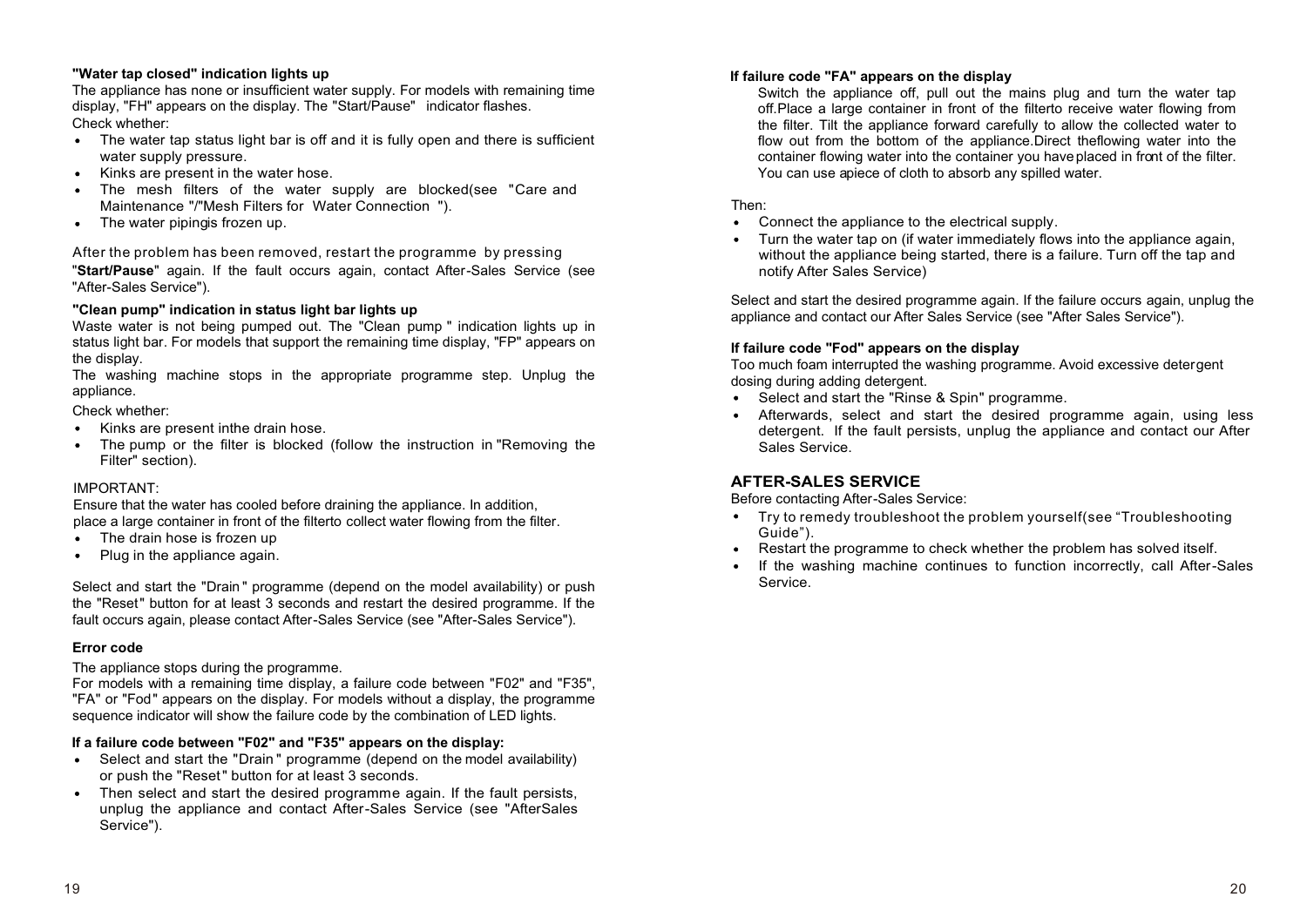### Hisense warranty

### terms and conditions Washing Machine and Refrigerator

- 1. HISENSE Australia will provide parts and labor to you the customer as set out herein.
- 2. Nothing in the warranty, limits any rights you may have under the trade practice act or any other commonwealth or state legislation. Such rights cannot be changed by the conditions in this warranty. Subject to the conditions below this appliance is warranted by Hisense and/or its Agents to be free from defects in materials and workmanship for a period of 36 months from the date of purchase (the "Warranty period").

The inverter motor of washing machines has part replacement warranty of 11 years in total. The inverter motor parts only warranty does not include labor costs and must be verified by Hisense certified service Agent.

- 3. This warranty:
	- a.covers products purchased as NEW, manufactured for use in Mainland Australia and Tasmania;
	- b. commences from the date of purchase as listed on the Customers invoice;
	- c. provides for the labour and replacement parts necessary to maintain your product in good operating condition as specified in this warranty however, if repair is needed because of product failure during normal usage, Hisense has the option to repair or replace the defective product or part of the product with a product or part of the product of like kind and quality and a replacement part may be new or reconditioned of like kind and quality and may cost less than the original product purchased and no charges or refunds will be made based on the replacement product cost difference;
	- d. applies only to the original purchaser and cannot be transferred;
	- e.is only applicable when your appliance is used in a domestic environment;
	- f. covers products for commercial purposes for a period of 90 Days from the date of purchase.
- 4. Product Identification
	- a. Hisense reserves the right to reject claims for any services or work where the Customer requesting such work or services from Hisense and/or its agents cannot produce for verification the serial number and the proof of purchase as per original purchase invoice.
	- b. The warranty will be voided if any Serial Number sticker provided to be placed on the equipment is damaged, modified or removed.
	- c. In the event that a request for repair is made against a warranty where the Serial Number sticker is not attached to the product or the customer cannot produce for verification the original invoice, the repairer will not perform any repairs on the product and the Customer will be charged a service call-out fee.
- 5. What is covered by this warranty
	- a. The equipment is covered for faulty workmanship on parts that have failed under normal use which are contained within the product.
	- b. Hisense and/or its Agents will decide if there are any defects in the material and/or workmanship
	- c. This warranty is only applicable for repairs on declared equipment carried out within Mainland Australia and Tasmania
- 6. What is not Covered by this warranty (excluded):
	- a. any damage or failure:
	- i. of equipment due to the product being inadequately serviced or maintained as per manufacturer' secommendations;
	- ii.resulting from environmental conditions including and not limited to dirt, dust, rodents, insects, rust, corrosion, salt built- up, of any part of the product including its parts; or iii. resulting from excessive use "fair wear and tear";
	- iv.resulting from poor installation including and not limited to positioning and externally fitted equipment such as plumbing and drainage, or incompatibility of connected equipment;
	- v. to the product caused by overheating as a result of sitting or positioning of the equipment, where there is not provision for adequate ventilation, drainage or a dust free environment;
	- vi. caused if your appliance has been dismantled, repaired or serviced by any person other than someone authorized by Hisense;
	- vii.to a product or components, caused by power surges or spikes, including and not limited to, mains power and telecommunications connections, or to other unspecified sources, incorrect power current, voltage fluctuation, amperage fluctuation, rust or corrosion;
	- viii.Any form of physical damage of unknown cause, including snapped, damaged or broken parts, collision with another object, use of which it is not designed, negligence, accident or deliberate misuse, theft, abuse, vandalism, flood, fire, earthquake, electrical storms or any other act of God, any war related events or terrorism.

b. costs of attendance and testing where no mechanical or electrical failure is identified;

- c. initial setup and installation of the product;
- d. Normal maintenance costs and costs incurred through the installation of items listed as requiring periodic replacement;
- e. products with removed or altered serial numbers;
- f. consumables such as but not limited to bulbs/globes, batteries, remote controls or filters;
- g. removal repair or reinstallation of internal component not performed by or approved by Hisense authorized service centre;
- h. cosmetic or structural items;
- i. Any failures due to the interference from or to other products and/or sources;